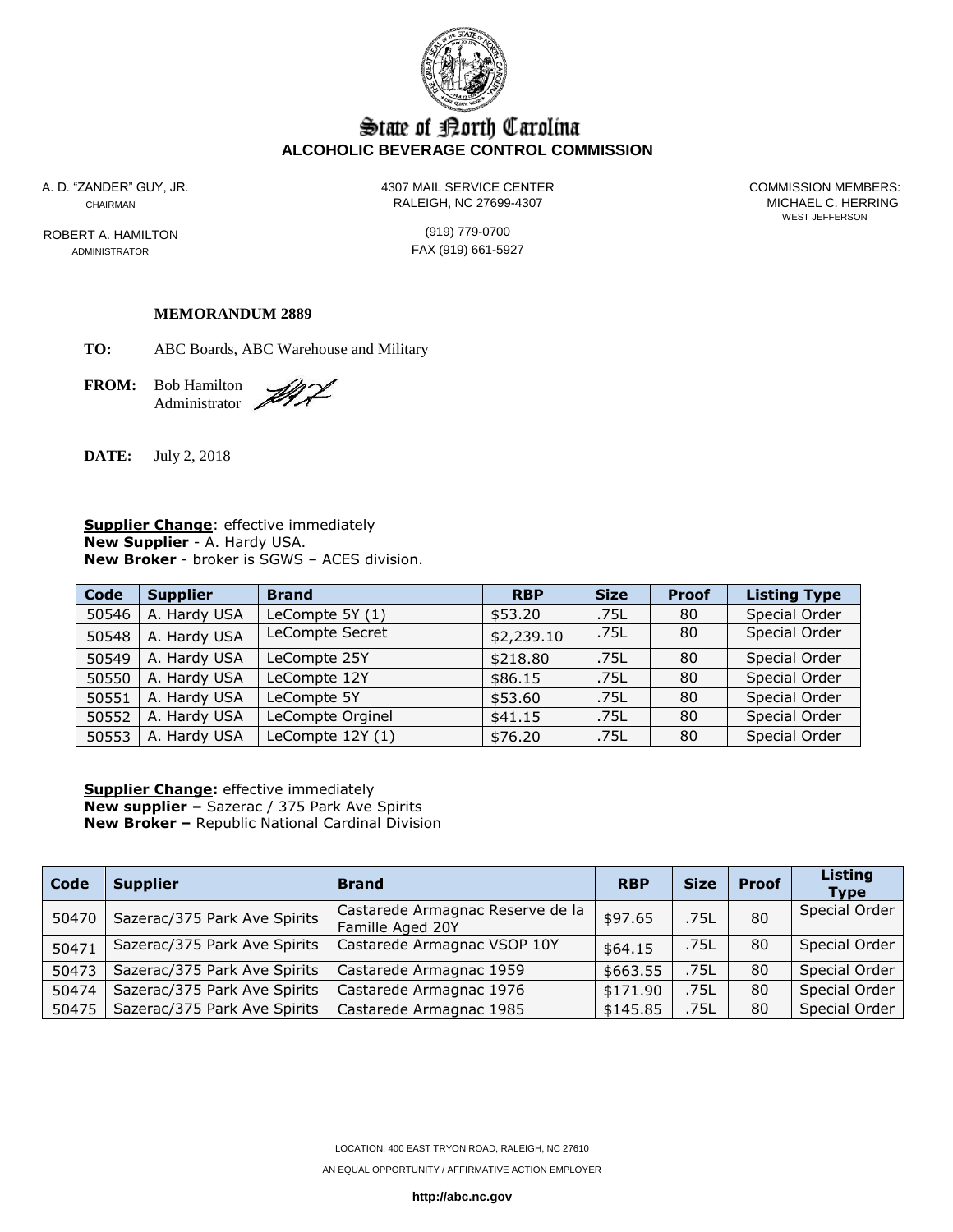#### **Supplier name change and address change:**

Charbay Distillery & Winery has become Charbay Distillers. **Remittance address change**: (supplier #104) Charbay Distillers 3001 S. State Street, Unit 48 Ukiah, CA 95482

| Code  | <b>Supplier</b>    | <b>Brand</b>                | <b>RBP</b> | <b>Size</b> | <b>Proof</b> | <b>Listing Type</b> |
|-------|--------------------|-----------------------------|------------|-------------|--------------|---------------------|
| 31222 | Charbay Distillers | Charbay Whiskey Release III | \$402.75   | .75L        | 132.4        | Special Order       |
| 43378 | Charbay Distillers | Charbay Pomegranate         | \$43.65    | .75L        | 70           | Special Order       |
| 43381 | Charbay Distillers | Charbay Green Tea           | \$43.65    | .75L        | 70           | Special Order       |
| 43384 | Charbay Distillers | Charbay Raspberry (12Pk)    | \$41.75    | .75L        | 70           | Special Order       |
| 43395 | Charbay Distillers | Charbay Ruby Red Grapefruit | \$43.65    | .75L        | 80           | Special Order       |
| 43398 | Charbay Distillers | Charbay Blood Orange        | \$43.65    | .75L        | 80           | Special Order       |
| 43401 | Charbay Distillers | Charbay Clear Vodka         | \$43.65    | .75L        | 80           | Special Order       |
| 43404 | Charbay Distillers | Charbay Meyer Lemon         | \$43.65    | .75L        | 80           | Special Order       |

## **Broker change:** effective July 9<sup>th</sup>, 2018

Seventy Eight C Spirits appoints Key City Bottling Co. as their brokerage for the following brands.

| Code  | <b>Supplier</b>         | <b>Brand</b>                      | <b>RBP</b> | <b>Size</b> | <b>Proof</b> | <b>Listing Type</b> |
|-------|-------------------------|-----------------------------------|------------|-------------|--------------|---------------------|
| 66235 | Seventy Eight C Spirits | Tschetter's Origianl Whiskey      | \$28.00    | .75L        | 70           | Listed              |
| 66236 | Seventy Eight C Spirits | The Barn Pecan Pie Vodka          | \$15.95    | .75L        | 80           | Special Order       |
| 66239 | Seventy Eight C Spirits | 78 °C Spirits Blood Orangecello   | \$29.95    | .75L        | 58           | Listed              |
| 66242 | Seventy Eight C Spirits | 78 °C Spirits Limoncello          | \$24.95    | .75L        | 58           | Listed              |
| 66246 | Seventy Eight C Spirits | 78 °C Spirits Jalapeno Limoncello | \$19.95    | .375L       | 58           | Listed              |

## **Remittance Address Change**: (supplier #705)

Old Elk Distillery 401 W. Mountain Ave. Fort Collins, CO 80521

#### **UPC and SCC Change:**

| <b>Code</b> | <b>Brand Name</b>   | <b>INew UPC</b> | <b>INew SCC</b> | <b>Filing Type</b> |
|-------------|---------------------|-----------------|-----------------|--------------------|
| 40208       | Teeling Small Batch | 813219020048    | 10813219020090  | Listed             |

#### **UPC Change**

| Code  | <b>Brand Name</b>         | <b>INew UPC</b> |       | Size Filing Type |
|-------|---------------------------|-----------------|-------|------------------|
| 42979 | Hayman's Old Tom Gin (12) | 15021692000388  | 1.75L | Special Order    |

## **Brand Name Change:**

Code 34477 The Macallan Fine Oak 15Y brand name has changed to the following:

| Code Brand Name                    | Supplier                  |      | Size Filing Type |
|------------------------------------|---------------------------|------|------------------|
| 34477 The Macallan Triple Cask 15Y | <b>Edrington Americas</b> | .75L | Listed           |